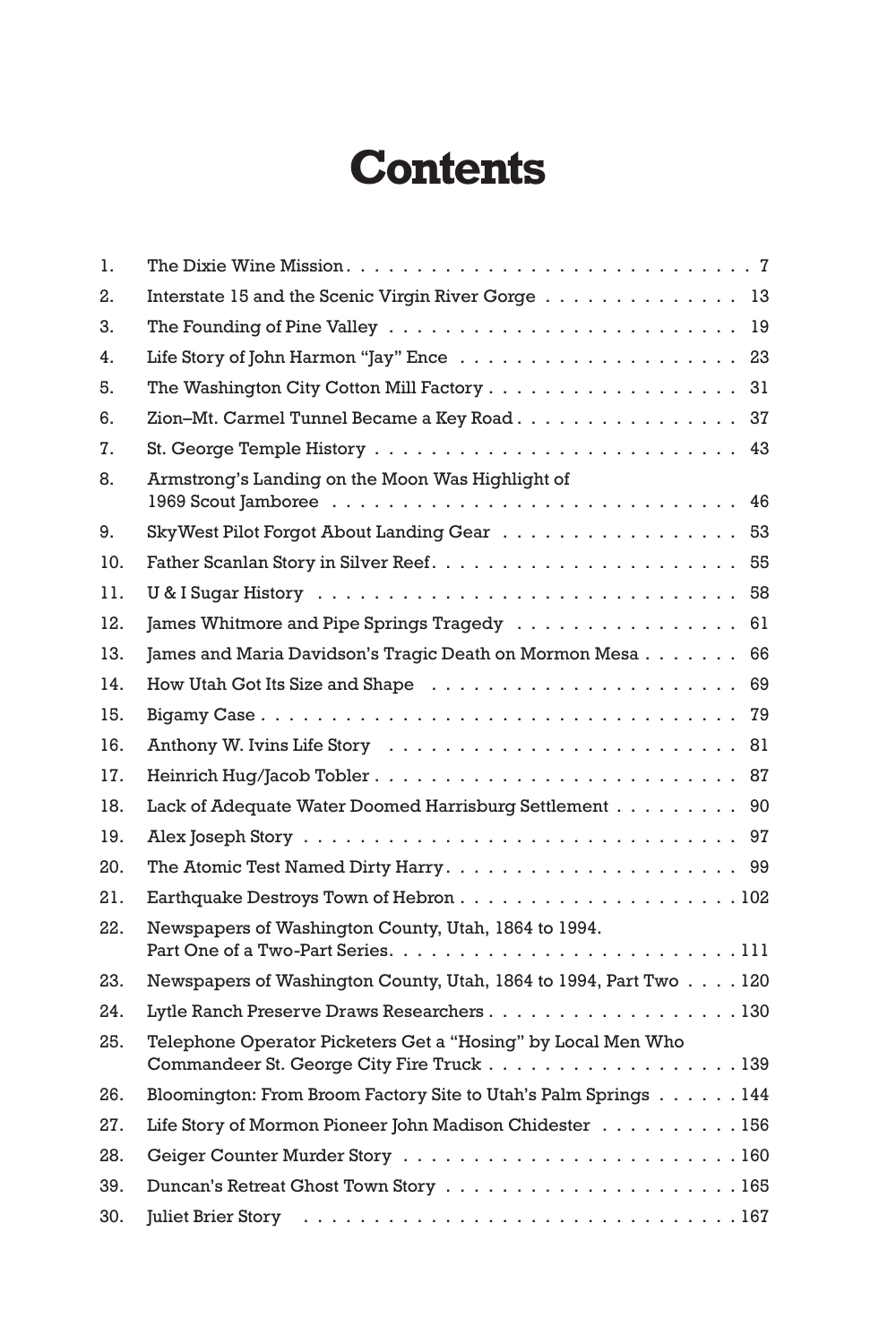| 31. | The History of the Dixie College Yearbook 172                                                                                    |
|-----|----------------------------------------------------------------------------------------------------------------------------------|
| 32. | A Brief History of Short Creek on the Utah-Arizona Border 174                                                                    |
| 33. | New Year's Day Tragedy at the Quail Creek Dam 180                                                                                |
| 34. |                                                                                                                                  |
| 35. | Dixie Bowl Still Maintains Small-Town Close-Knit Ties. 192                                                                       |
| 36. | Rockville Replaces "Adventure" Because of Higher and Safer Land 196                                                              |
| 37. |                                                                                                                                  |
| 38. |                                                                                                                                  |
| 39. | Browse Guard Station and the Redwood Tree Comprise<br>Unique Part of Pine Valley Mountain210                                     |
| 40. | Mesquite Was Settled as a Farming Community by<br>LDS Pioneer Colonizers215                                                      |
| 41. | Las Vegas Fort Was Part of Mormon Church Plan to Establish<br>Missions Between Salt Lake City and San Bernardino 219             |
| 42. | Grizzly Bear that Killed 200–300 Head of Cattle was Killed                                                                       |
| 43. | Family-Owned Utah Monument Company Approaches                                                                                    |
| 44. | Beaver Dam Lodge Has Attracted Movie Stars and Common Folk 233                                                                   |
| 45. | Prohibition Fails in Utah239                                                                                                     |
| 46. | Part One–Alan Boyack's Service in the Law Included Defense Lawyer,<br>Family Lawyer, and State Medical Examiner Investigator 243 |
| 47. |                                                                                                                                  |
| 48. | Evan Whitehead Investigated Eight Airplane Crashes                                                                               |
| 49. | Trooper's 20-Year Career Included Service on State Highway 91                                                                    |
| 50. | KDXU was the First Radio Station to Operate in                                                                                   |
| 51. | Star-lite Drive-in Provided Big-Screen Summertime                                                                                |
| 52. | Pinto, Utah, Was a Popular Stop Along the Old Spanish Trail 279                                                                  |
| 53. | Pintura, Utah, Was Once Part of Three Different Counties 284                                                                     |
| 54. | Parke and Emily Cox Were the Driving Force Behind                                                                                |
| 55. | R&K Bookstore Drew Loyal Patrons from the Tri-State Area 296                                                                     |
| 56. | Cemetery and Historical Marker Are Main Reminders of                                                                             |
| 57. | Panaca Charcoal Kilns Helped Support Pioche and                                                                                  |